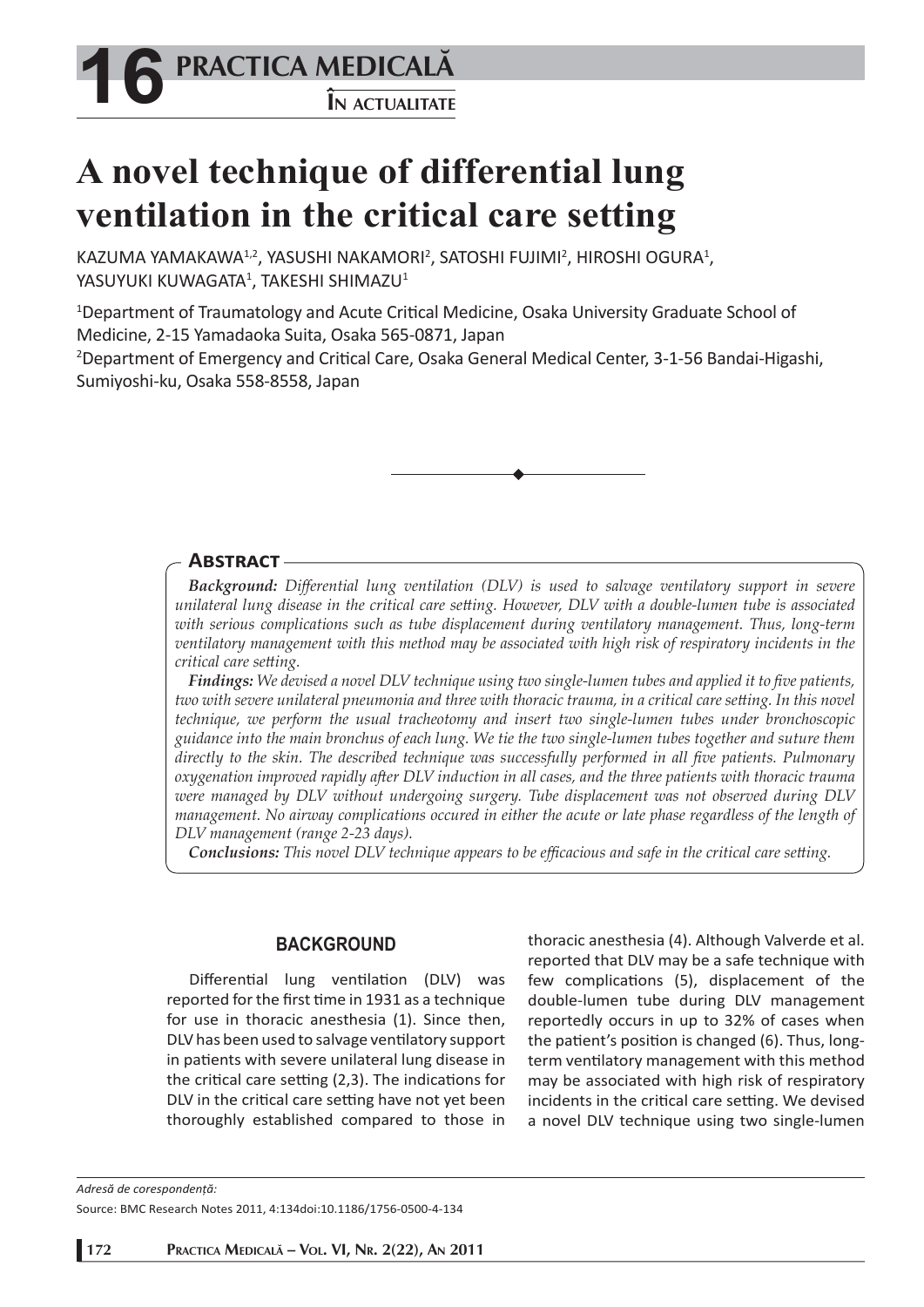tubes and evaluated the efficacy and safety of this technique in a critical care setting.

# **MATERIALS AND METHODS**

A novel DLV technique was applied to five patients with severe hypoxemia refractory to conventional ventilation and application of positive end-expiratory pressure. Two patients had severe unilateral pneumonia, and the other three patients suffered thoracic trauma: one with unilateral pneumothorax and massive air leakage, one with massive hemoptysis due to pulmonary contusion, and one with tracheal rupture at the carina.

This study followed the principles of the Declaration of Helsinki. The ethics committee at our institution does not require its approval or informed consent for retrospective studies such as this study.

**Technique** (illustrated in Figures 1 and 2)



*FIGURE 1. Schema of two techniques of DLV***.** *(a) Novel technique using two single-lumen tubes and (b) conventi onal technique using a double-lumen tube.*



*FIGURE 2. Photographs showing our DLV technique***.** *(a, b) Two single-lumen tubes are inserted into the tracheotomy site and are connected to two ventilator circuits respectively.* 

In our novel technique, a commercially available double-lumen tube is not used.

1. We perform the usual tracheotomy.

2. We insert a single-lumen tube (7.5-mm ID) under bronchoscopic guidance into the main bronchus of the unaffected lung.

3. We then extend the tracheotomy site using two blunt hooks to secure space for insertion of the second tube. We quickly but carefully insert a second single-lumen tube (7.0 mm ID) under bronchoscopic guidance into the main bronchus of the affected lung.

4. We ascertain proper anatomical position of both tubes by bronchoscopy and chest X-ray.

5. Finally, we tie the two single-lumen tubes together with silk suture and suture them directly to the skin.

6. Differential ventilator settings using two ventilator circuits are applied to each lung asynchronously. As a rule, administration of neuromuscular blockade is not necessary.

#### **Results**

The demographic and clinical details of the five patients undergoing this novel DLV technique are shown in Table 1. The tracheotomy was performed at the time of DLV induction except for one case; in two patients on the day of admission, and in two patients on the day after admission. In the remaining patient, the tracheotomy was performed on the day 5 following admission, and DLV was inducted on the day 20 following admission. Pulmonary oxygenation improved rapidly after DLV induction in all patients. In the three patients with thoracic trauma, massive air leakage or massive hemoptysis disappeared after several days of DLV therapy, and all three patients were managed without undergoing surgery.

The described technique was successfully performed in all five patients. Complications such as tube displacement, tube obstruction, and tracheal or bronchial injury were not observed regardless of the length of DLV management (range 2-23 days). One patient with unilateral pneumonia died due to septic shock on day 2 of DLV. The four remaining patients were followed up after the end of DLV management, and none experienced complications of airway stenosis after DLV.

# **DISCUSSION**

Our DLV technique allowed successful ventilatory management of all five patients without complications. These results demonstrate that this novel technique may be effective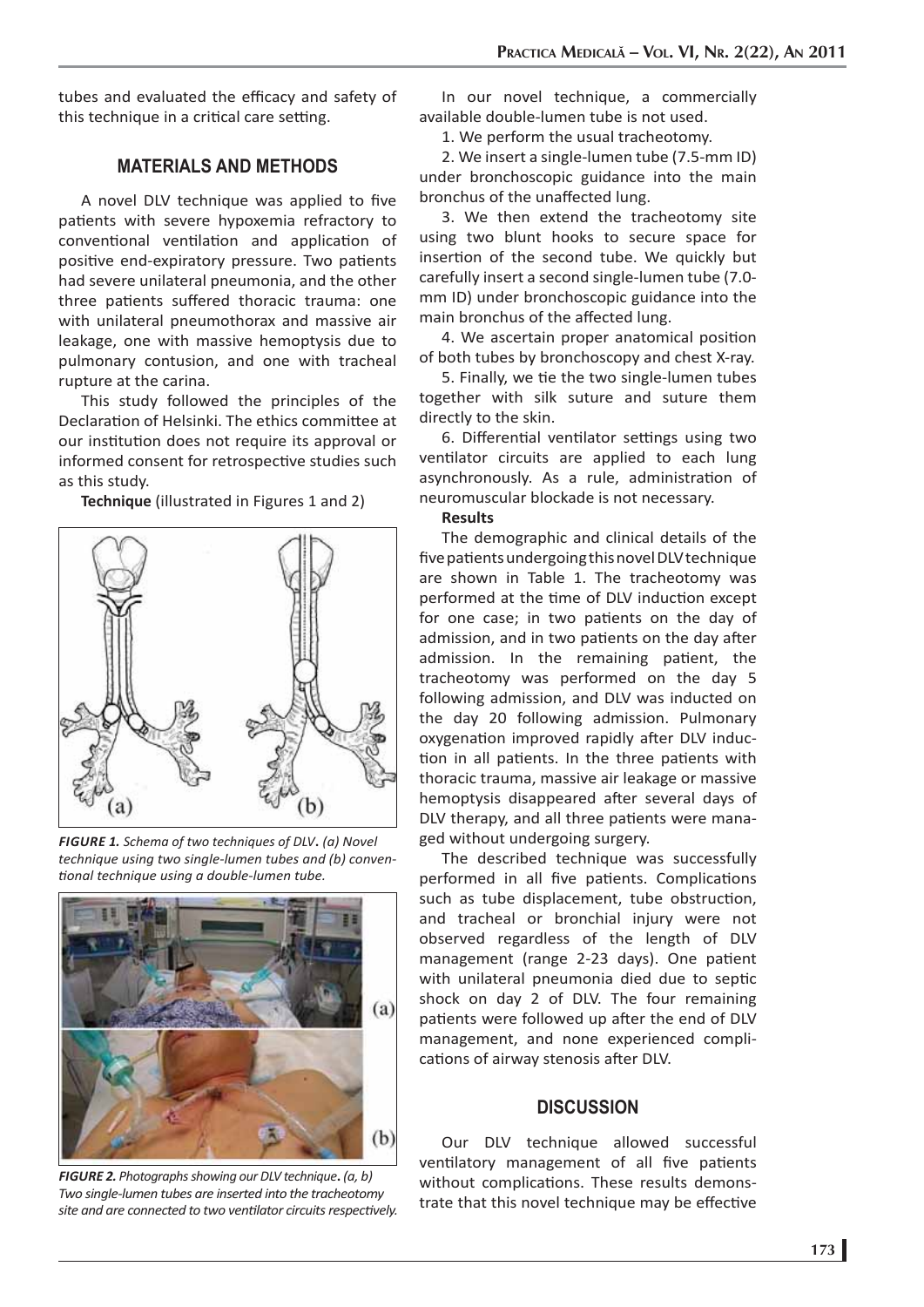| Age | Sex | <b>Clinical Diagnosis</b>  | Length of DLV (days) | Length of mechanical<br>ventilation (days) | Length of<br>Follow-up (days) | Outcome  |
|-----|-----|----------------------------|----------------------|--------------------------------------------|-------------------------------|----------|
| 65  | M   | Pneumonia                  |                      |                                            | 33                            | Survived |
| 40  | M   | Pneumonia                  |                      |                                            |                               | Died     |
|     | Μ   | Traumatic pneumothrax      | 4                    | 25                                         | 133                           | Survived |
| 38  | M   | Pulmonary contusion        |                      | 18                                         | 195                           | Survived |
|     | Μ   | Tracheal rupture of carina | 23                   | 26                                         | 18                            | Survived |

DLV, differential lung ventilation.

for ventilatory support in critically ill patients requiring DLV management.

Patient 5 presented with tension pneumopericardium, bilateral pneumothorax, and massive subcutaneous emphysema due to carinal laceration (7). Operative repair of the tracheal injury could not be performed because of the patient's severe respiratory insufficiency and coagulopathy. Thus, we chose to treat the patient non-operatively, and the initial use of our DLV technique was in this patient. Successful treatment of this patient indicated that our technique could be efficacious in the critical care setting. Here, we examine the efficacy and safety of this technique after its application in five patients.

Although the double-lumen tube of the conventional DLV technique is mainly used in the intensive care setting, serious complications such as tube displacement have been described (6). Accordingly, there is the need for deep sedation and sometimes neuromuscular blockers for patients on DLV using the doublelumen tube to prevent tube displacement by patient movement or coughing. However, the routine use of neuromuscular blockade is not recommended in mechanically ventilated patients because of complications associated with its use (8,9).

Our DLV technique has several advantages over the conventional DLV method using a double-lumen tube.

1) It is difficult for tube displacement to occur with our method. In case of proximal displacement, it is difficult for bilateral ventilation to occur, unlike with the double-lumen tube, because the cuffs of the two single-lumen tubes prevent their movement above the carina. In case of distal displacement, unilateral ventilation will never occur, unlike with the double-lumen tube, because the distal end of each tube is located within a main bronchus. In addition, there is little influence from head movements because tube fixation is by direct suture at the tracheotomy site (10). A major reason for the difficulty in displacing the tubes is the firm suturing of each tube to the skin. Our technique allows frequent change of patient position and suctioning of secretions, and administration of neuromuscular blockade is unnecessary to prevent tube displacement.

2) Because the internal diameter of each tube used in our technique is larger than the individual tube diameters in the double-lumen tube, a regular bronchoscope and suction tubing can be used. In addition, risk of tube occlusion is reduced.

3) The two cuffs used in our technique doubly isolate the relatively healthy lung from harmful contaminants in the contralateral diseased lung, whereas with the double-lumen tube, the diseased lung is isolated from the contralateral lung by only one cuff.

4) Ours is the only technique to provide nonoperative management of carinal laceration. The advantages of safety and efficacy offered by our DLV technique would be especially appreciated in the critical care setting rather than during surgical anesthesia because of the potentially long period of DLV use generally required in the critical care setting.

Because the performance of tracheotomy is a burden for the patient, the use of our DLV technique should be limited to the rescue of the patients with life-threatening respiratory conditions.

We acknowledge several limitations in this study. First, the design of this study was a case series, and there was no control. The influence of different pathophysiologic issues, such as severity of respiratory failure, lung pathology, and cause of admission to the intensive care unit, on the safety and efficacy of our DLV technique require further evaluation. Second, the sample size in this study was small, and the follow-up period was short. Although we experienced no technical difficulties in insertion of the two tubes or airway complications in either the acute or late phase, further study is required to evaluate the safety of this technique,